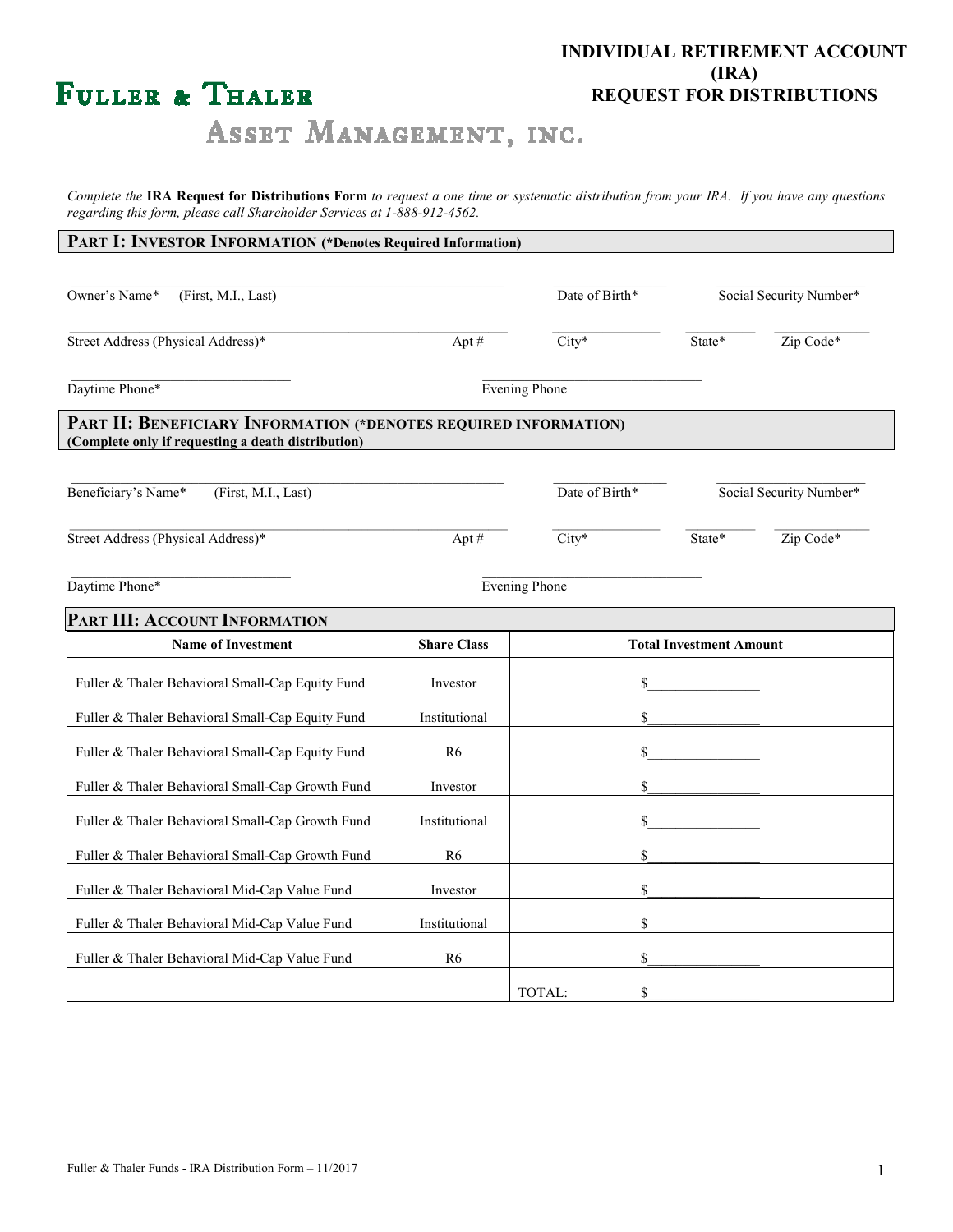# **PART IV: DISTRIBUTION METHOD AND TYPE**

Select either a **One Time** or **Systematic Distribution**. Provide details about the distribution(s) you are requesting to assist us in meeting federal regulations for tax reporting.

| <b>One Time Distribution</b> |                                                                                                                                                     |
|------------------------------|-----------------------------------------------------------------------------------------------------------------------------------------------------|
|                              | <b>Traditional (SEP) or SIMPLE IRA Distribution</b>                                                                                                 |
|                              | $\Box$ Please redeem the entire account OR<br>Please redeem \$                                                                                      |
| I am:                        | $\Box$ at least age 59 $\frac{1}{2}$ and this is a normal distribution.                                                                             |
|                              | under age 591/2 and this is a premature distribution; I am aware of the IRS 10% penalty.                                                            |
|                              | If distribution is from a SIMPLE IRA, have at least 2 years elapsed since establishment?                                                            |
|                              | $\Box$ Yes $\Box$ No                                                                                                                                |
|                              | Please redeem $\frac{1}{2}$ 1 am under age 59 <sup>1</sup> / <sub>2</sub> ; this premature distribution is exempt from the IRS 10% penalty because: |
|                              | $\Box$ it will be used to pay medical expenses in excess of 7.5% of my adjusted gross income.                                                       |
|                              | $\Box$ it will be used to pay medical insurance premiums during a period of unemployment.                                                           |
|                              | $\Box$ it will be used for qualified higher education expenses.                                                                                     |
|                              | $\Box$ it will be used for qualified first time home purchase expenses (\$10,000 lifetime limit).                                                   |
|                              | $\Box$ it is part of a Substantially Equal Period Payment under Internal Revenue Code 72(t).                                                        |
|                              | $\Box$ it is a disability as defined under Internal Revenue Code Sec. 72(m)(7).                                                                     |
|                              | it is a direct rollover to an Eligible Employer-Sponsored Plan (Code G).                                                                            |
|                              | $\Box$ it is a death distribution.                                                                                                                  |
|                              | *Note: See Part III for specified allocation.                                                                                                       |
|                              | <b>Required Minimum Distribution</b>                                                                                                                |
|                              | $\Box$ Please redeem \$<br>for my Required Minimum Distribution. I am at least $70\frac{1}{2}$ years old.                                           |
|                              | Please calculate my Required Minimum Distribution according to the new IRS distribution regulations and redeem that amount                          |
|                              | $\Box$ Quarterly*<br>$\Box$ One Time or                                                                                                             |
|                              | *(Systematic Distributions are processed on the $25th$ of each month).                                                                              |
|                              | Spousal. Beneficiary is 10 years or younger (please provide information).                                                                           |
|                              |                                                                                                                                                     |
| Name*                        | Date of Birth*<br>Social Security Number*<br>(First, M.I., Last)                                                                                    |
|                              | <b>Return of Excess Contribution Plus Earnings</b>                                                                                                  |
|                              | In what year was the contribution made?                                                                                                             |
| Current Year                 | $\Box$ Prior Year                                                                                                                                   |
|                              | Excess Contribution Amount: \$                                                                                                                      |
|                              | Earnings Attributable to Excess: \$                                                                                                                 |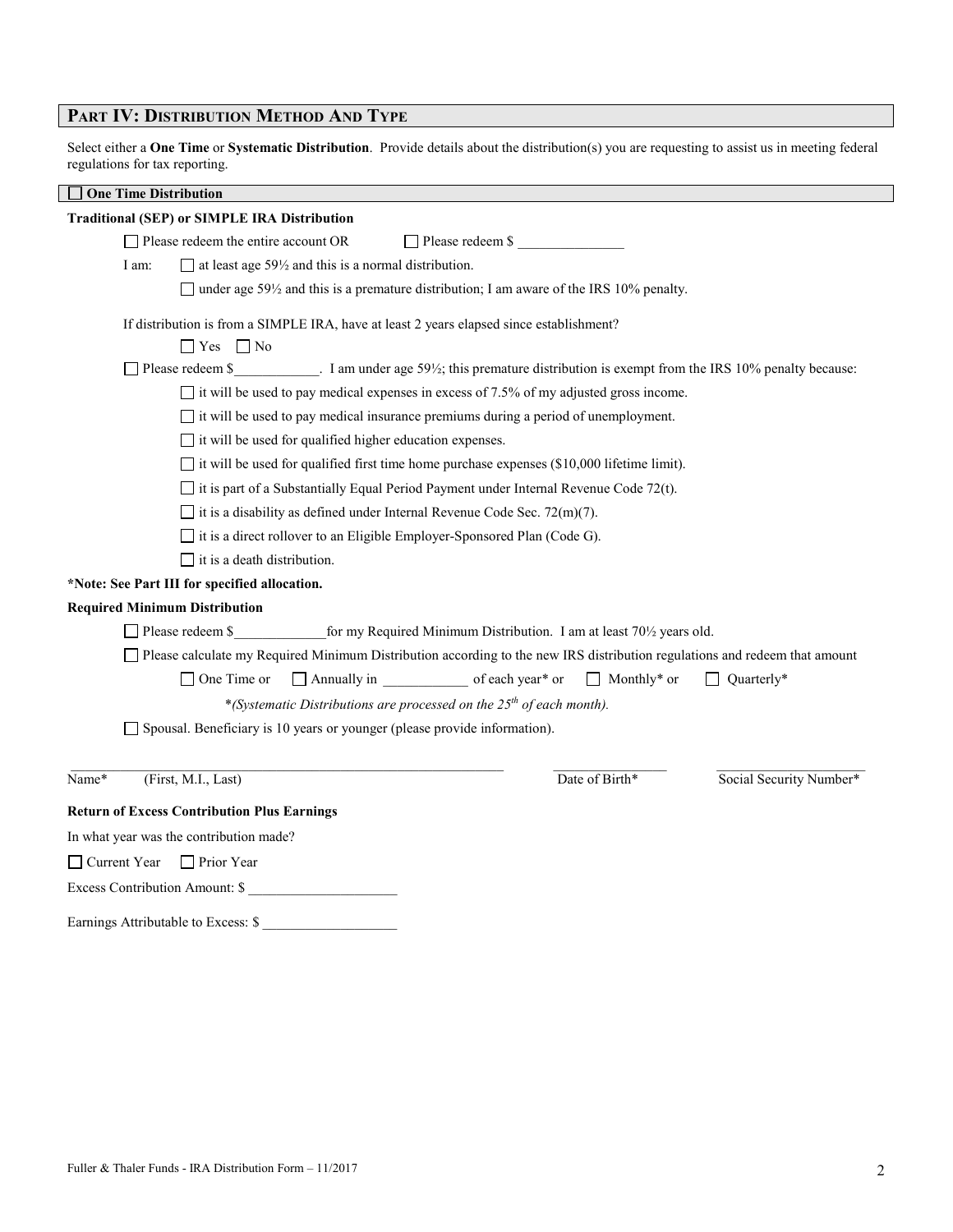| PART IV: DISTRIBUTION METHOD AND TYPE-CONTINUED                                                                                       |
|---------------------------------------------------------------------------------------------------------------------------------------|
| <b>Convert my Traditional IRA to a Roth IRA</b>                                                                                       |
| Dollar Amount: \$<br>$\frac{0}{0}$<br>Convert: $\Box$ All Shares                                                                      |
| To: $\Box$ A new Roth IRA <i>(Complete and enclose an IRA New Account Form)</i>                                                       |
| $\Box$ My existing Roth IRA                                                                                                           |
| *Note: See Part III for specified allocation.                                                                                         |
| Roth IRA Distribution - If this is not a qualified distribution, an IRS penalty applies to the earnings portion of your distribution. |
| □ No/Don't Know<br>Has the 5-year holding period been met?<br>$\Box$ Yes                                                              |
| $\Box$ Please redeem the entire account OR<br>Please redeem \$                                                                        |
| $\Box$ at least age 59 $\frac{1}{2}$ and this is a normal distribution.<br>I am:                                                      |
| $\Box$ under age 59 <sup>1</sup> / <sub>2</sub> and this is a premature distribution; I am aware of the IRS 10% penalty.              |
| Please redeem \$ T am under age 59 <sup>1/2</sup> ;                                                                                   |
| this premature distribution is exempt from the IRS 10% penalty because:                                                               |
| $\Box$ it will be used to pay medical expenses in excess of 7.5% of my adjusted gross income.                                         |
| $\Box$ it will be used to pay medical insurance premiums during a period of unemployment.                                             |
| $\Box$ it will be used for qualified higher education expenses.                                                                       |
| $\Box$ it will be used for qualified first time home purchase expenses (\$10,000 lifetime limit).                                     |
| $\Box$ it is part of a Substantially Equal Period Payment under Internal Revenue Code 72(t).                                          |
| $\Box$ it is a disability as defined under Internal Revenue Code Sec. 72(m)(7)                                                        |
| $\Box$ it is a death distribution.                                                                                                    |
| *Note: See Part III for specified allocation.                                                                                         |
| <b>Recharacterize my Contribution</b>                                                                                                 |
|                                                                                                                                       |
| To:<br>$\Box$ A new Traditional IRA <i>(Complete and enclose an IRA New Account Form)</i>                                             |
| $\Box$ My existing Traditional IRA                                                                                                    |
| *Note: See Part III for specified allocation.                                                                                         |
| <b>Recharacterize my Conversion</b>                                                                                                   |
|                                                                                                                                       |
| $\Box$ A new Traditional IRA (Complete and enclose an IRA New Account Form)<br>To:                                                    |
| $\Box$ My existing Traditional IRA                                                                                                    |
| *Note: See Part III for specified allocation.                                                                                         |
| All shares will be recharacterized unless you enter a specific dollar amount \$                                                       |
| <b>Return of Excess Contribution Plus Earnings</b>                                                                                    |
| In what year was the contribution made?                                                                                               |
| $\Box$ Current Year<br>$\Box$ Prior Year                                                                                              |
| Excess Contribution Amount: \$                                                                                                        |
| Earnings Attributable to Excess: \$                                                                                                   |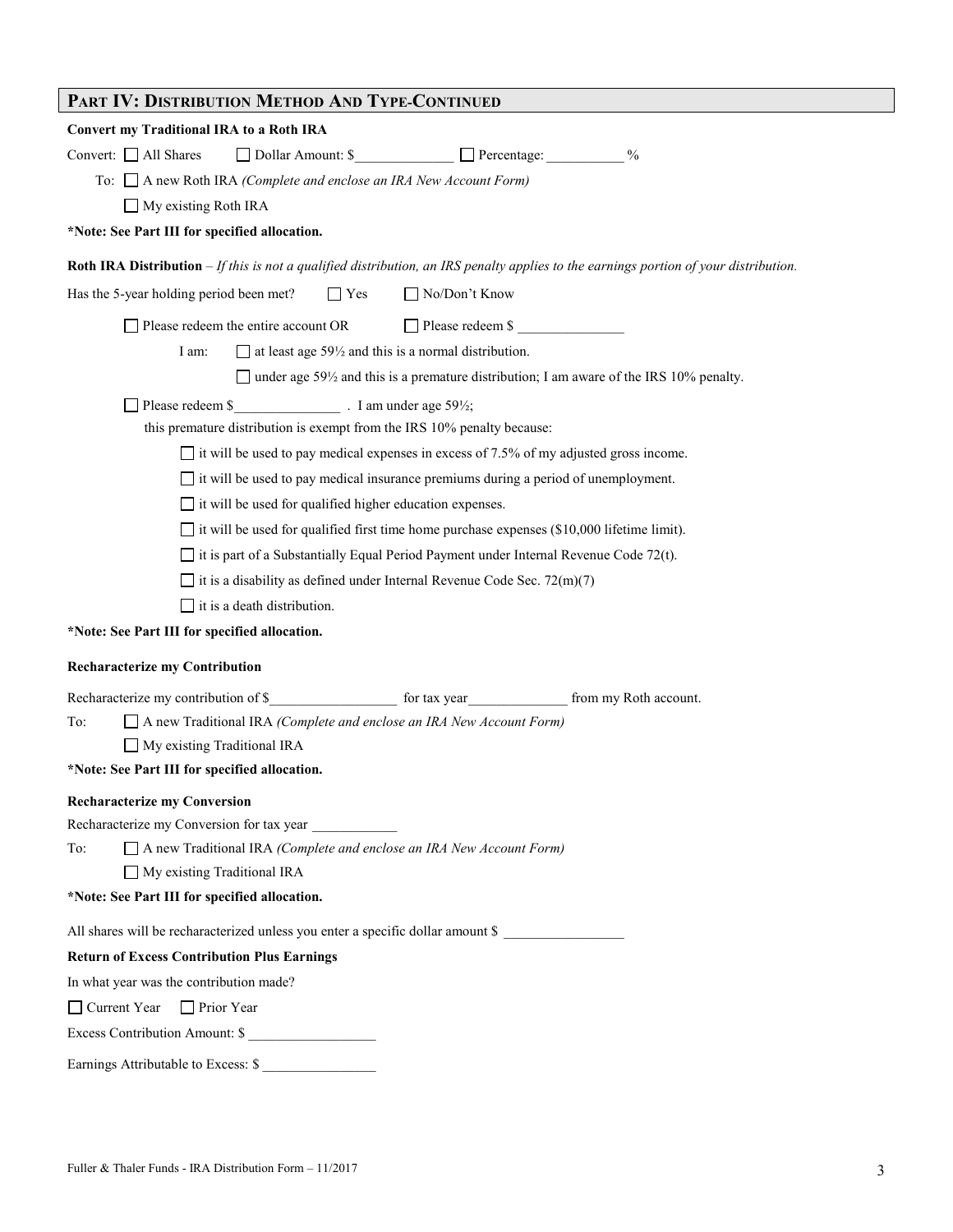| <b>PART V: DISTRIBUTION INSTRUCTIONS</b> |
|------------------------------------------|
|------------------------------------------|

| Set Up Automatic Withdrawal for the Amount I Have Determined<br>□ I wish to set up Automatic withdrawals* in the amount of \$ ________________ on a □ Monthly □ Quarterly □ Semi-Annual □Annual basis. |                                                                                                                                |  |  |  |
|--------------------------------------------------------------------------------------------------------------------------------------------------------------------------------------------------------|--------------------------------------------------------------------------------------------------------------------------------|--|--|--|
| $\Box$ I wish to withdraw the requested amount on a pro rata basis across all investments.                                                                                                             |                                                                                                                                |  |  |  |
| $\Box$ I wish to withdraw the requested amount from my investments as indicated in the chart below.                                                                                                    |                                                                                                                                |  |  |  |
|                                                                                                                                                                                                        | (Indicate from which investments the withdrawal should be taken. Percentages must be in whole numbers, e.g., 33%, not 331/3%.) |  |  |  |
| Normal Distributions<br>These are:<br>$\Box$ Distributions Due to Disability                                                                                                                           |                                                                                                                                |  |  |  |
| Substantially Equal Periodic Payments that are exempt from the IRS 10% penalty under RS Code 72(t).                                                                                                    |                                                                                                                                |  |  |  |
|                                                                                                                                                                                                        |                                                                                                                                |  |  |  |
| Special Election Options for Those 70-1/2 or Older:                                                                                                                                                    |                                                                                                                                |  |  |  |
| $\Box$ I wish to make a one-time withdrawal of my required minimum distribution for (indicate year)                                                                                                    |                                                                                                                                |  |  |  |
| I wish to have my required minimum distribution for (indicate year) calculated by the Trustee/Custodian and distributed to me                                                                          |                                                                                                                                |  |  |  |
| in equal installments on a $\Box$ Monthly $\Box$ Quarterly $\Box$ Semi-Annual $\Box$ Annual basis.                                                                                                     |                                                                                                                                |  |  |  |
| (If Annual is selected, indicate the month in which you would like the distribution processed: ____________.)                                                                                          |                                                                                                                                |  |  |  |
| I wish to have my required minimum distribution for (indicate year) and all future years calculated by the Trustee/Custodian                                                                           |                                                                                                                                |  |  |  |
| and distributed to me in equal installments on a $\Box$ Monthly $\Box$ Quarterly                                                                                                                       | $\Box$ Semi-Annual $\Box$ Annual basis.                                                                                        |  |  |  |
| (If Annual is selected, indicate the month in which you would like the distribution processed:                                                                                                         |                                                                                                                                |  |  |  |

| <b>Name of Investment</b>                        | <b>Share Class</b> |        | Total Investment Amount |
|--------------------------------------------------|--------------------|--------|-------------------------|
| Fuller & Thaler Behavioral Small-Cap Equity Fund | Investor           |        | S.                      |
| Fuller & Thaler Behavioral Small-Cap Equity Fund | Institutional      |        |                         |
| Fuller & Thaler Behavioral Small-Cap Equity Fund | R6                 |        |                         |
| Fuller & Thaler Behavioral Small-Cap Growth Fund | Investor           |        | \$                      |
| Fuller & Thaler Behavioral Small-Cap Growth Fund | Institutional      |        |                         |
| Fuller & Thaler Behavioral Small-Cap Growth Fund | R6                 |        |                         |
| Fuller & Thaler Behavioral Mid-Cap Value Fund    | Investor           |        |                         |
| Fuller & Thaler Behavioral Mid-Cap Value Fund    | Institutional      |        |                         |
| Fuller & Thaler Behavioral Mid-Cap Value Fund    | R6                 |        | \$                      |
|                                                  |                    | TOTAL: |                         |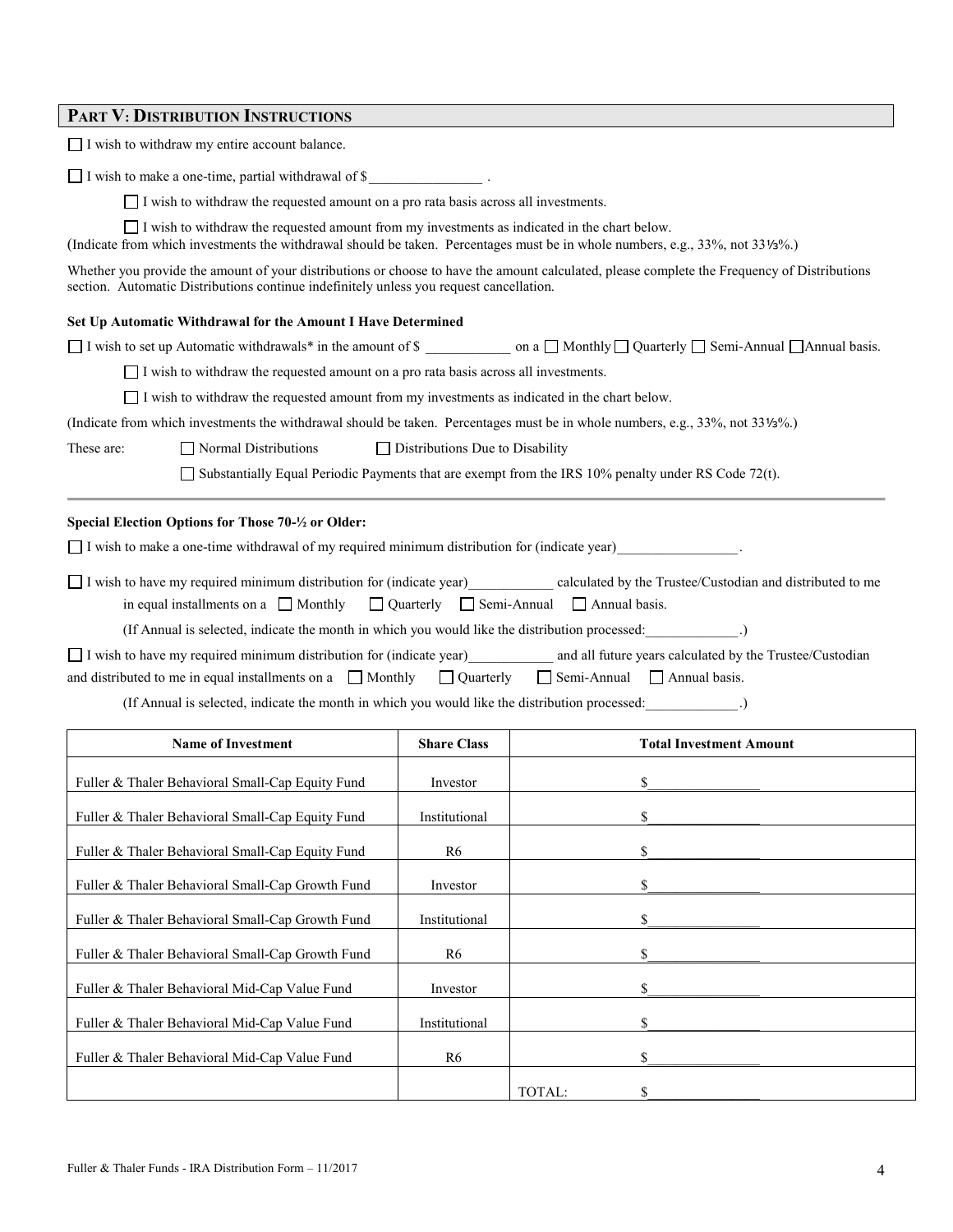| PART VI: PAYMENT INSTRUCTIONS                              |                                                                                                                                                                                                                              |                                                            |       |                                   |           |
|------------------------------------------------------------|------------------------------------------------------------------------------------------------------------------------------------------------------------------------------------------------------------------------------|------------------------------------------------------------|-------|-----------------------------------|-----------|
|                                                            | ** Denotes that a New Technology Medallion Signature Guarantee is required.                                                                                                                                                  |                                                            |       |                                   |           |
| $\Box$ By Mail                                             |                                                                                                                                                                                                                              |                                                            |       |                                   |           |
|                                                            | $\Box$ Mail check(s) to the address of record                                                                                                                                                                                |                                                            |       |                                   |           |
|                                                            | $\Box$ Make check(s) payable to someone other than the account owner (Indicate payee below)**                                                                                                                                |                                                            |       |                                   |           |
|                                                            | Make check payable to:                                                                                                                                                                                                       |                                                            |       |                                   |           |
|                                                            | Mail check to an address other than the one on the account (Provide address below)**                                                                                                                                         |                                                            |       |                                   |           |
|                                                            |                                                                                                                                                                                                                              |                                                            |       |                                   |           |
| Street Address (Physical Address)*                         |                                                                                                                                                                                                                              | Apt #                                                      | City* | State*                            | Zip Code* |
| $\Box$ Send to My Bank                                     |                                                                                                                                                                                                                              |                                                            |       |                                   |           |
|                                                            | Send distributions to my bank by Automated Clearing House (ACH) based on the:                                                                                                                                                |                                                            |       |                                   |           |
|                                                            | □ ACH instructions already established for my IRA                                                                                                                                                                            |                                                            |       | Bank Account Information below ** |           |
|                                                            | Wire transfer my One Time Distribution (not available for Automatic Distributions) to my bank based on the:                                                                                                                  |                                                            |       |                                   |           |
|                                                            | ACH instructions already established for my IRA                                                                                                                                                                              |                                                            |       | Bank Account Information below ** |           |
| <b>PAYMENT METHOD</b>                                      |                                                                                                                                                                                                                              |                                                            |       |                                   |           |
| effective after the verification process.<br>Account Type: | I authorize the Custodian to withdraw money from my mutual fund IRA and deposit to my bank account. I understand this privilege will be<br>Attach a voided check for your bank account.<br>$\Box$ Checking<br>$\Box$ Savings |                                                            |       |                                   |           |
|                                                            | John and Jane Doe<br>123 Any Street<br>Anytown, USA 12345                                                                                                                                                                    |                                                            | Date  | 1003                              |           |
|                                                            | PAY TO THE<br>ORDER OF                                                                                                                                                                                                       | Tape your voided check or preprinted<br>deposit slip here. |       |                                   |           |
|                                                            |                                                                                                                                                                                                                              | Please do not use staples.                                 |       | <b>DOLLARS</b>                    |           |
|                                                            | <b>BANK NAME</b><br><b>BANK ADDRESS</b>                                                                                                                                                                                      |                                                            |       |                                   |           |
|                                                            | <b>MEMO</b>                                                                                                                                                                                                                  |                                                            |       |                                   |           |
| <b>Bank Name</b>                                           | Enter your checking or savings account information:                                                                                                                                                                          |                                                            |       | Bank's Phone Number               |           |
| <b>Bank Address</b>                                        |                                                                                                                                                                                                                              |                                                            |       | <b>ABA Routing Number</b>         |           |
| $\overline{City}$                                          |                                                                                                                                                                                                                              |                                                            | State | $\overline{\mathrm{Zip}}$         |           |

Name(s) on Bank Account **Bank Account** Bank Account Number

*\*\* Shareholder Services transfers your assets two business days before the date on which you want them credited to your bank account. On the first day, we initiate a withdrawal from your IRA account. On the second day, we instruct the Custodian to transfer the appropriate assets to the Automated Clearing House (ACH). The ACH then transfers the assets to your bank. On the third day, the assets are credited to your bank account.*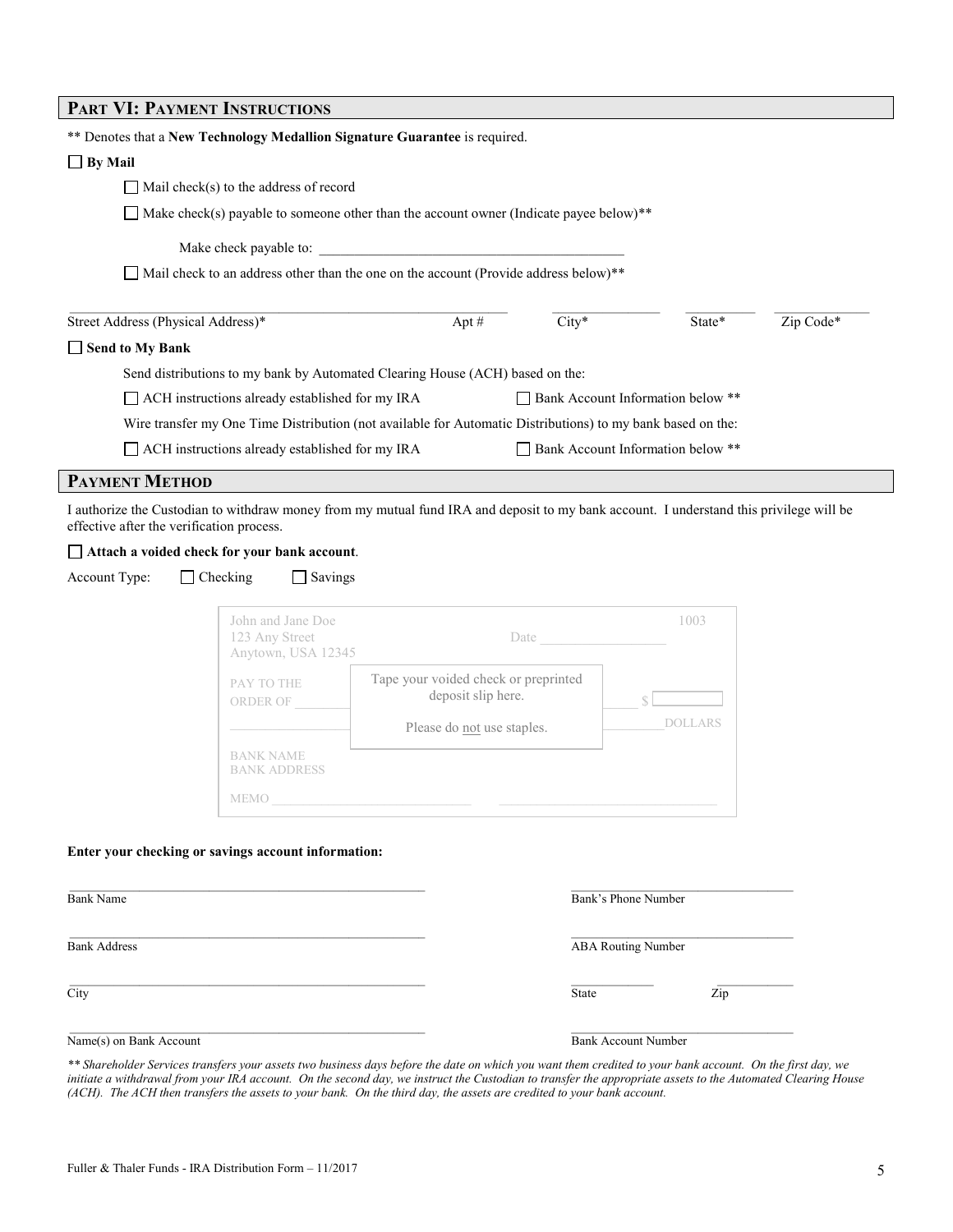### **PART VII: WITHHOLDING NOTICE AND ELECTION**

#### Form W-4P OMB No. 1545-0415

#### Dept. of Treasury, Internal Revenue Service

**Notice:** The distributions you receive from your IRA are subject to federal income tax withholding unless you waive withholding. Generally, federal income tax withholding applies to the taxable part of your IRA distribution. Thus, for example, there will be no withholding on the return of your own nondeductible contributions from your Traditional IRA. You may waive withholding on your IRA distribution by signing and dating the IRS Form W-4P, Withholding Certificate for Pension or Annuity Payments, or this substitute Form W-4P and returning it to your IRA Trustee or Custodian listed above. If you waive withholding on your IRA distribution, or if you do not have enough federal income tax withheld from your IRA distribution, you may be responsible for payment of estimated tax. You may incur penalties under the estimated tax rules if your withholding and estimated tax payments are not sufficient. You may waive state income tax withholding to the extent permitted by law. You are responsible for determining and paying all federal, and if applicable, state and local taxes on distributions from all IRAs you own. If you do not waive withholding, ten percent will be withheld from your IRA distribution. Your election is valid until you revoke it. You may change your withholding election by completing another Form W-4P or substitute. Also note, if you are a U.S. citizen or resident alien receiving an IRA distribution that is delivered outside the United States or its possessions, withholding is required. That is, you may not waive withholding. If you are a non-resident alien you may not use Form W-4P to withhold income tax or to waive withholding. A foreign person should refer to IRS Publication 515 and to Form W-8BEN.

**Election:** Unless a previous withholding election is in place, you indicate a different withholding amount below, or you waive withholding by indicating your election below, ten percent will be withheld from you IRA distribution.

#### Effective Date:

If no election is made, we are **REQUIRED** to withhold 10% Federal Income Tax.

□ Do NOT withhold federal income tax from my distribution.

Withhold as indicated below

% (at least 10%) federal income tax, and additional amount (if indicated).

**IMPORTANT**: If your address on record is a P.O. Box, we are required by law to withhold Federal Income Tax at the automatic rate unless we are provided with a residence address below:

| Street Address (Physical Address)* | Apt # | $\mathcal{L}1\text{tV}^*$ | State* | $\mathrm{Code}^*$<br>∠id |
|------------------------------------|-------|---------------------------|--------|--------------------------|
|------------------------------------|-------|---------------------------|--------|--------------------------|

 $\_$  ,  $\_$  ,  $\_$  ,  $\_$  ,  $\_$  ,  $\_$  ,  $\_$  ,  $\_$  ,  $\_$  ,  $\_$  ,  $\_$  ,  $\_$  ,  $\_$  ,  $\_$  ,  $\_$  ,  $\_$  ,  $\_$  ,  $\_$  ,  $\_$  ,  $\_$  ,  $\_$  ,  $\_$  ,  $\_$  ,  $\_$  ,  $\_$  ,  $\_$  ,  $\_$  ,  $\_$  ,  $\_$  ,  $\_$  ,  $\_$  ,  $\_$  ,  $\_$  ,  $\_$  ,  $\_$  ,  $\_$  ,  $\_$  ,